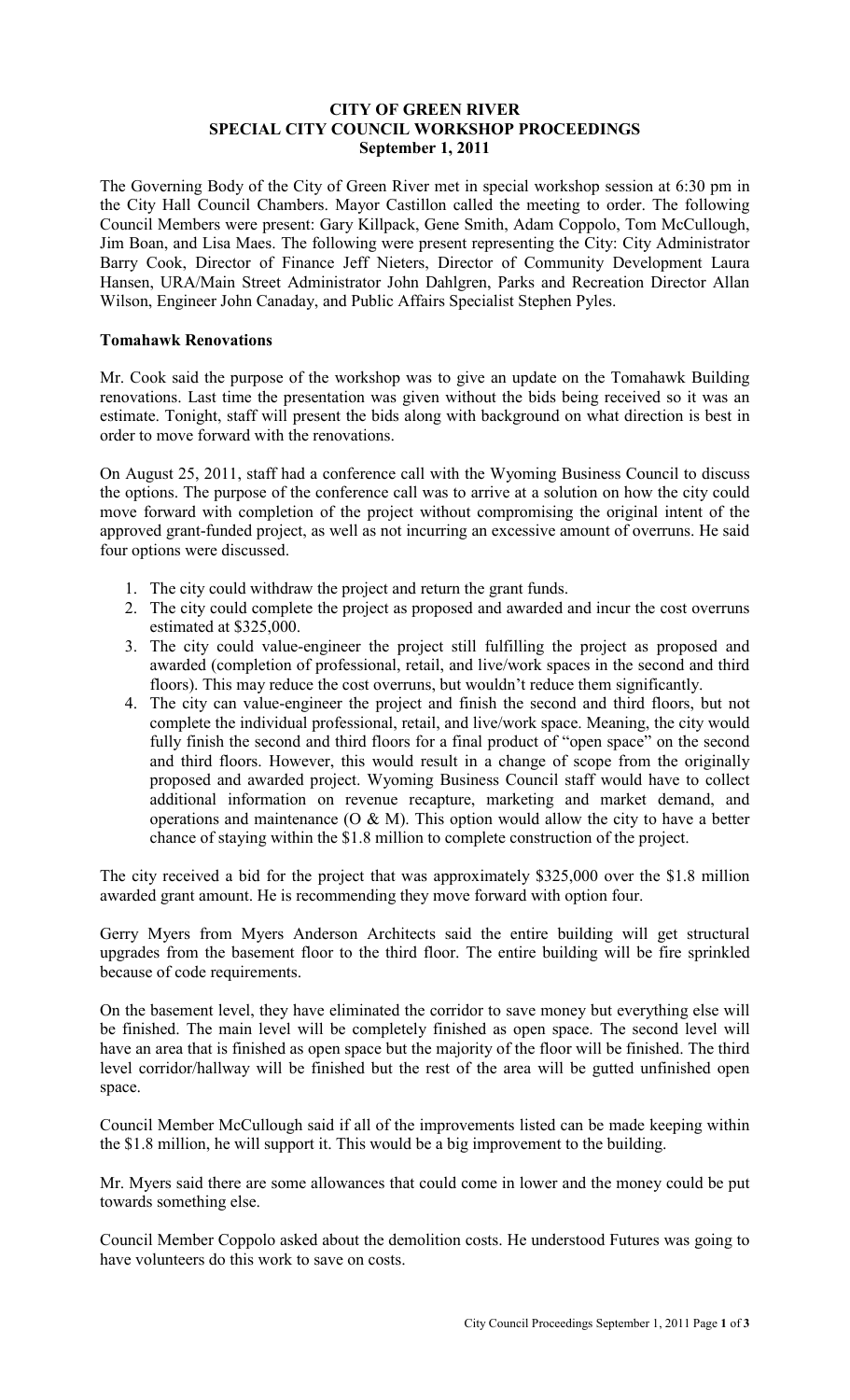Mr. Myers said it would all depend on the number of volunteers that Futures could come up with to do the work. It would have to be decided if it really would save money or not.

Richard Creason from Myers Anderson Architects said the demolition amount is \$81,000. The bulk of that is the concrete demolition on the lower floors along with structural improvements. The upper floors demolition is around \$20,000 so it would not be a huge amount of savings.

Council Member Smith clarified that Myers Anderson and Groathouse are guaranteeing the \$1.8 million will finish a majority of the renovation.

Mr. Myers said it is Groathouse that will guarantee that.

Council Member Smith said he is fine with that.

Mr. Creason said there also are general requirements that are costing money, if any of these are not done, the money could go to something else on the project. He said there is contingency money on the project, if it is not used, then it could end up going toward something else too.

Council Member Maes asked if it would be better to complete the air conditioning instead of doing the sidewalks.

Mr. Myers said the sidewalks are coming out of the city's sidewalk 50/50 program so it would not benefit the project by not doing them.

Council Member Killpack said he agrees with the \$1,806,873 and feels they should move forward with the project.

The Mayor said the best option would be number four. The Wyoming Business Council staff told the city representative if this is the option that is chosen, then the Wyoming Business Council staff would need the following:

- 1. Statement from the Mayor clearly stating the rationale and reason for the change in scope.
- 2. Updated revenue recapture plan. If the current revenue recapture plan remains accurate, then the city should submit a conformation letter stating that it will remain the same.
- 3. Updated marketing plan and market demand. There must be a clear understanding of the demand for open space on the second and third floors. This demand will help to address issues of completion. Further, an update marketing plan will discuss how the open space will be marketed.
- 4. Updated O & M plan. The original O & M plan was based on the leasing of smaller professional, retail, and live/work spaces. This will no longer be the case.
- 5. Revisit the development agreement in case any responsibilities change as a result of the bulleted changes listed above.

The Mayor said no decisions can be made tonight, but he is hoping they can be put on the agenda for September 6, 2011 council meeting.

Green River Futures' staff member Brad Sutherland asked if Futures could be included in any decisions on how to spend the left over money from the project.

Mr. Myers said the sizes of the spaces are remaining the same so the scope of the project is not really changing. It is still consistent with the original outlined plans.

Council Member Killpack said he agrees with the project and he knows it is going to be a challenge. The city is already putting money towards the project so they are in favor of it. It is just a matter of not having enough money to complete the project.

Mr. Sutherland thanked the council for helping with the project. He wanted to clarify Futures did not request that the city pay any extra money towards the project.